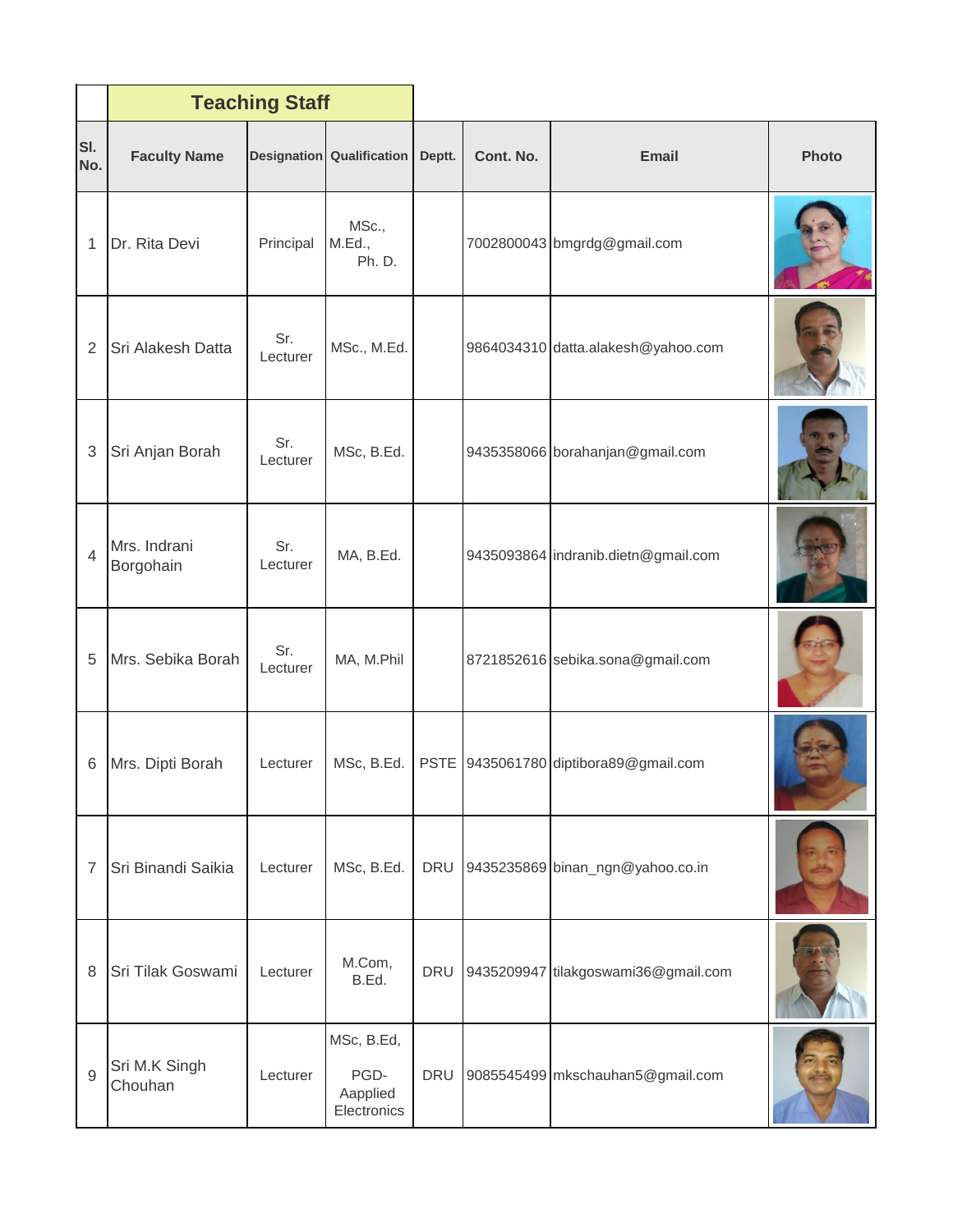| 10 | Mrs. Premalata<br>Devi         | Lecturer | MSc, B.Ed                   | <b>IFIC</b> |            | 9435068316 devipremlata125@gmail.com                   |  |
|----|--------------------------------|----------|-----------------------------|-------------|------------|--------------------------------------------------------|--|
| 11 | Sri Paragjyoti<br><b>Borah</b> | Lecturer | MA                          | <b>DRU</b>  | 9954139459 | paragjb.dietn@gmail.com                                |  |
| 12 | Mrs. Rinee<br>Hazarika         | Lecturer | M.Sc., B.Ed                 | <b>DRU</b>  |            | 9435381238 rineehazarika1970@gmail.com                 |  |
| 13 | Mrs. Nabasmita<br>Deka         | Lecturer | M.A., B.Ed.                 | ET          |            | 8473860236 nabasmitakushal17@gmail.com                 |  |
| 14 | Mrs. Bithika Saikia            | Lecturer | M.A., B.Ed.                 | WE          |            | 9954134040 bithika_s@yahoo.com                         |  |
| 15 | Mrs. Monsumi<br>Bora           | Lecturer | M.A.,<br>M.Phil.,<br>B.Ed.  |             |            | PSTE 9864554832 monsumibora7@gmail.com                 |  |
| 16 | Mrs. Abhilasha<br>Nath         | Lecturer |                             |             |            | M.Sc., B.Ed. PSTE 9854890930 abhilashanagaon@gmail.com |  |
| 17 | Mrs. Dipanwita<br>Deka         | Lecturer | MVA, BFA                    |             |            | PSTE 9706318774 dipanwitadk@gmail.com                  |  |
|    | 18 Dr. Gitamani Deka           | Lecturer | M.A., B.Ed.,<br>Ph. D.      |             |            | PSTE 8638962829 dekageet01@gmail.com                   |  |
|    | 19 Miss Sanam Khan             | Lecturer | M.P. Ed.,<br>M Phil<br>(PE) |             |            | PSTE 9873119015 khan.sanam89@gmail.com                 |  |